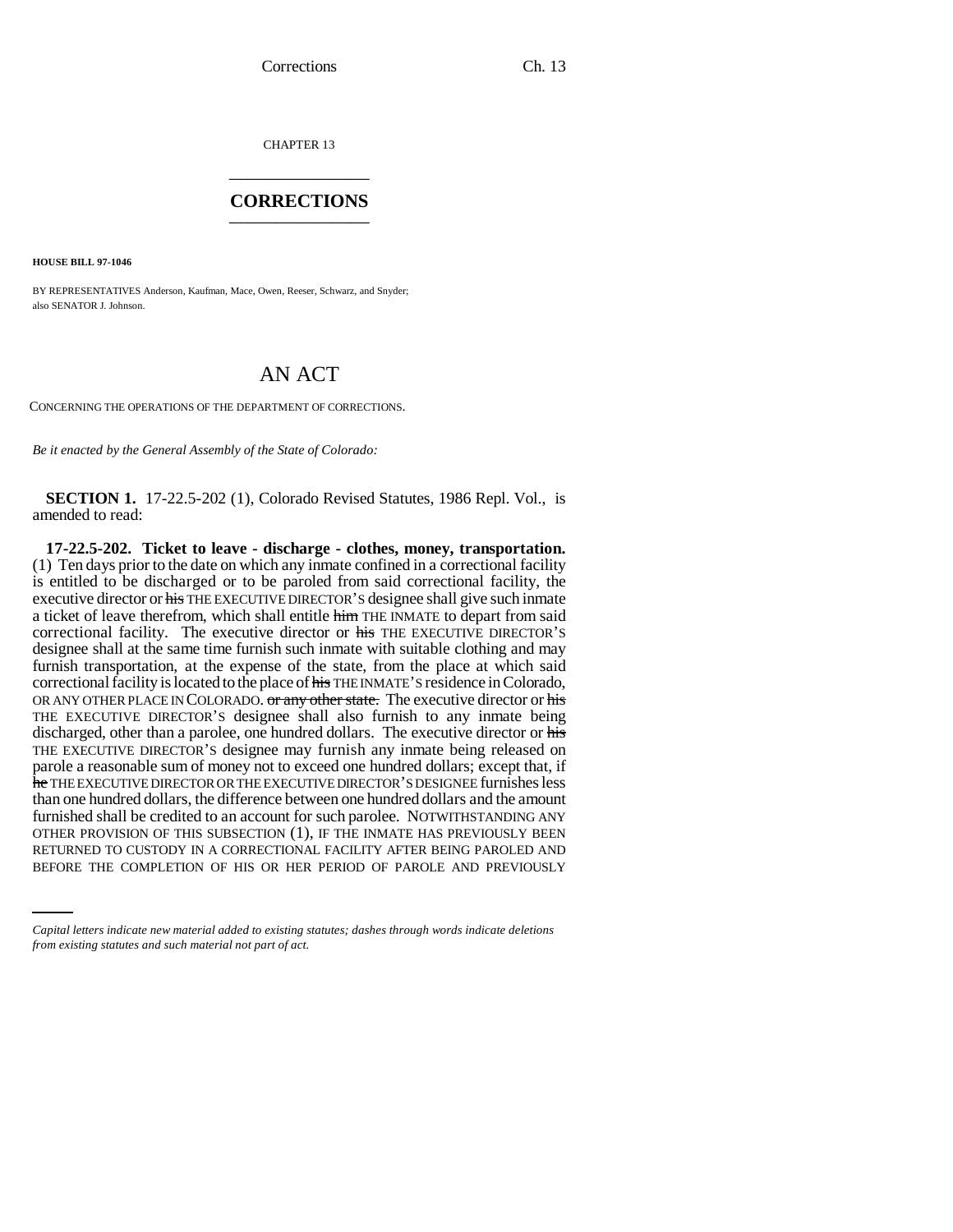#### Ch. 13 Corrections

RECEIVED SUCH SUM OF MONEY, THE EXECUTIVE DIRECTOR OR THE EXECUTIVE DIRECTOR'S DESIGNEE SHALL NOT FURNISH A SUM OF MONEY TO THE INMATE. The executive director or his THE EXECUTIVE DIRECTOR'S designee shall certify any amount so credited to the division of adult services, and any such amount shall be distributed to an inmate in accordance with rules promulgated by the department.

**SECTION 2.** 17-1-105 (1), Colorado Revised Statutes, 1986 Repl. Vol., as amended, is amended BY THE ADDITION OF THE FOLLOWING NEW PARAGRAPHS to read:

**17-1-105. Powers of executive director.** (1) The executive director shall have and exercise:

(g) THE AUTHORITY TO ISSUE ADMINISTRATIVE WARRANTS, SOLELY FOR THE PURPOSE OF RETURNING TO A CORRECTIONAL FACILITY, JAIL, OR COMMUNITY CORRECTIONS CENTER, OFFENDERS WHO HAVE ESCAPED FROM THE CUSTODY AND CARE OF THE DEPARTMENT, COMMUNITY CORRECTIONS, THE PAROLE BOARD, OR THE DIVISION OF ADULT SUPERVISION, CONTAINING NOTICE TO APPROPRIATE LAW ENFORCEMENT AGENCIES THAT THERE IS PROBABLE CAUSE TO BELIEVE THAT AN OFFENDER HAS ESCAPED FROM CUSTODY;

(h) THE AUTHORITY TO ENTER INTO WRITTEN AGREEMENTS WITH ANY LOCAL, STATE, REGIONAL, OR FEDERAL LAW ENFORCEMENT AGENCY OPERATING WITHIN THE STATE TO ALLOW SUCH AGENCIES AND THE DEPARTMENT TO PROVIDE PERSONNEL OR OPERATIONAL SUPPORT TO ONE ANOTHER, IF DEEMED AVAILABLE BY THE EXECUTIVE DIRECTOR, IN SUPPORT OF EMERGENCY LAW ENFORCEMENT OPERATIONS IN COLORADO;

(i) THE AUTHORITY TO ENTER INTO WRITTEN AGREEMENTS WITH ANY LOCAL, STATE, REGIONAL, OR FEDERAL LAW ENFORCEMENT AGENCY OPERATING WITHIN THE STATE TO PERMIT DEPARTMENT PERSONNEL TO ASSIST IN APPREHENDING OFFENDERS WHO HAVE ESCAPED FROM THE CUSTODY OF THE DEPARTMENT.

**SECTION 3.** 16-11-308 (2), Colorado Revised Statutes, 1986 Repl. Vol., as amended, is amended to read:

**16-11-308. Custody of department of corrections - procedure.** (2) Any person sentenced pursuant to subsection (1) of this section shall initially be confined in the diagnostic center, as defined in section 17-40-101 (1.5), C.R.S., UNLESS OTHERWISE AUTHORIZED BY THE EXECUTIVE DIRECTOR OR THE EXECUTIVE DIRECTOR'S DESIGNEE, to undergo evaluation and diagnosis to determine whether such person should be confined in a correctional facility or any other state institution, or whether such person should participate in a rehabilitation program as provided by law; except that no person subject to the provisions of section 16-11-301 (2) shall serve such person's sentence in any state correctional facility.

**SECTION 4.** The introductory portion to 17-40-103 (1), Colorado Revised Statutes, 1986 Repl. Vol., as amended, is amended to read:

**17-40-103. Examination of offenders - report.** (1) As soon as possible after July 1, 1974, each offender entering the diagnostic center shall receive appropriate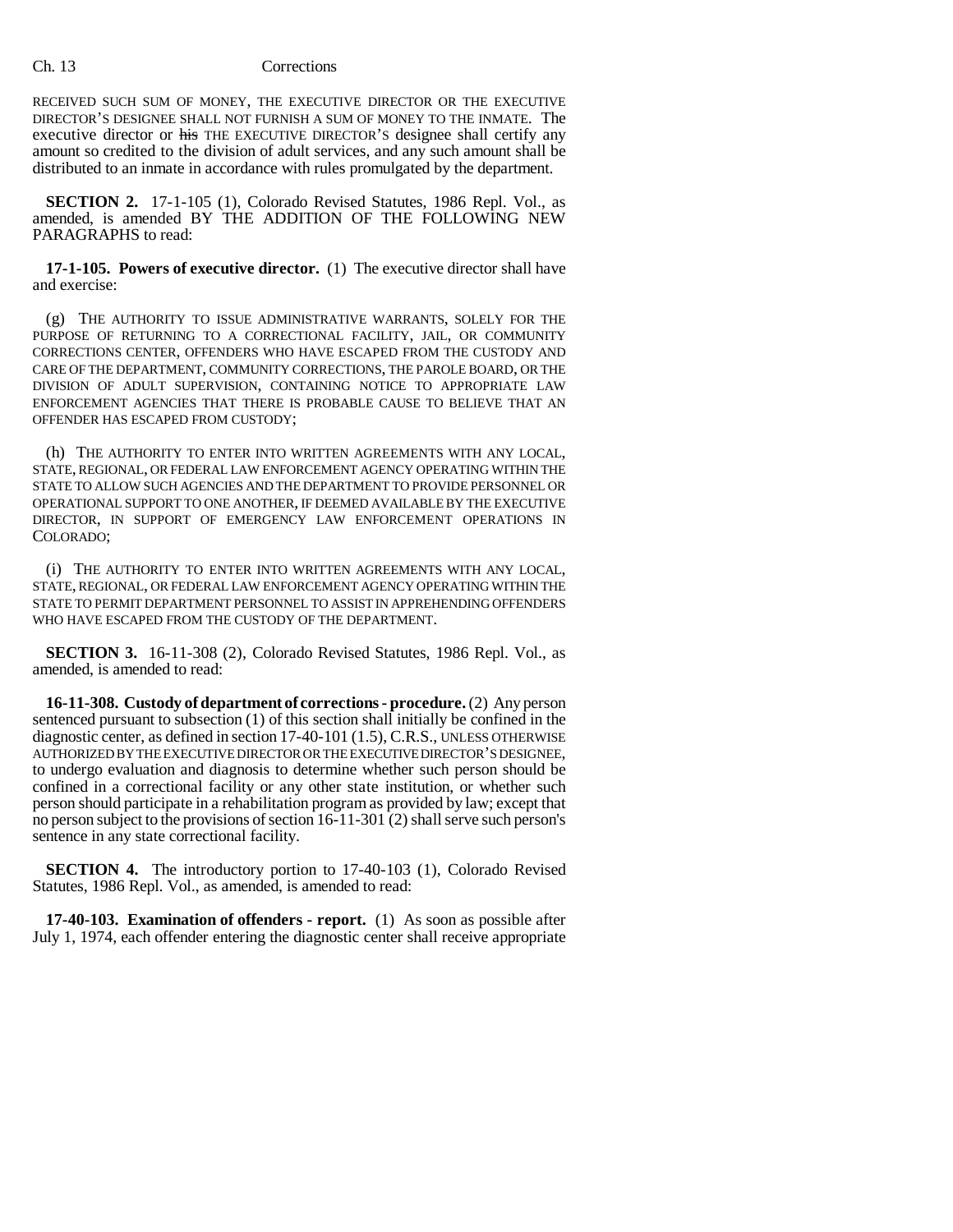#### Corrections Ch. 13

diagnostic services, and each offender's treatment and employment needs shall be identified. Information provided pursuant to section 17-40-104 shall be considered in structuring the rehabilitation program. An offender shall be assigned to the ASSESSMENT program for a period not to exceed sixty days; except that an offender may be held for an additional thirty days upon approval of the executive director. Upon completion of the recommended rehabilitation report, it shall be transmitted by the superintendent to the executive director, who, within fifteen days, shall cause the offender to be:

**SECTION 5.** 17-29-101, Colorado Revised Statutes, 1986 Repl. Vol., is amended to read:

**17-29-101. Legislative declaration.** The general assembly hereby finds and declares that the people of this state would benefit from a program to reclaim AND MAINTAIN the land and resources of PUBLIC ENTITIES WITHIN this state; that the executive director of the department of corrections has in his custody OVER inmates, BOTH MALE AND FEMALE, who could be utilized as a labor force in such a program; that such a program would help REINFORCE THE REHABILITATION OF SUCH INMATES, PROVIDE WORK SKILLS, AND instill a work ethic in the inmates, thereby facilitating their readjustment to society; and that work assignments involving physical labor will assist the executive director and the superintendents in the management of correctional facilities under their supervision. To these ends, it is the purpose of this article to create within the department a reclamation program PHYSICAL LABOR WORK PROGRAMS, INCLUDING AN INTENSIVE LABOR WORK PROGRAM FOR ALL INMATES SENTENCED TO THE DEPARTMENT, INCLUDING REPEAT OFFENDERS AND PAROLE VIOLATORS AS WELL AS THOSE INMATES WHO DEMONSTRATE BEHAVIOR INCONSISTENT WITH THE RULES OF THE DEPARTMENT OR ANY OF ITS FACILITIES, which utilizes UTILIZE the physical labor of inmates. THE EXECUTIVE DIRECTOR OR THE EXECUTIVE DIRECTOR'S DESIGNEE MAY APPOINT FACILITY SUPERINTENDENTS, RESPONSIBLE FOR THE ADMINISTRATION OF CORRECTIONAL FACILITIES, TO PERFORM THE DUTIES AND FUNCTIONS SET FORTH IN THIS ARTICLE.

**SECTION 6.** 17-29-103, Colorado Revised Statutes, 1986 Repl. Vol., is amended to read:

**17-29-103. Executive director to establish work program.** (1) The executive director shall MAY establish a AN INTENSIVE LABOR work program AT ALL FACILITIES, which utilizes UTILIZING the physical labor of able-bodied offenders, which will be directed toward the reclamation AND MAINTENANCE of the land and resources, of this state, including but not limited to the resources of the department, THOSE OF ANY FEDERAL, STATE, OR LOCAL GOVERNMENTAL AGENCY OR NONPROFIT AGENCY WITHIN THIS STATE, and which will be administered by the various superintendents RESPONSIBLE FOR THE ADMINISTRATION of the ANY correctional facilities FACILITY. Such INTENSIVE LABOR work program shall be operated on an incentive basis so that an offender assigned to the INTENSIVE LABOR work program is able to demonstrate WHO DEMONSTRATES that he OR SHE is willing to modify his OR HER behavioral patterns, to cooperate in his OR HER rehabilitation, and to learn BOTH A WORK ETHIC AND a job skill BECOMES ELIGIBLE FOR REASSIGNMENT FROM THE INTENSIVE LABOR WORK PROGRAM.

(2) Immediately after the evaluation and diagnosis required by section 16-11-308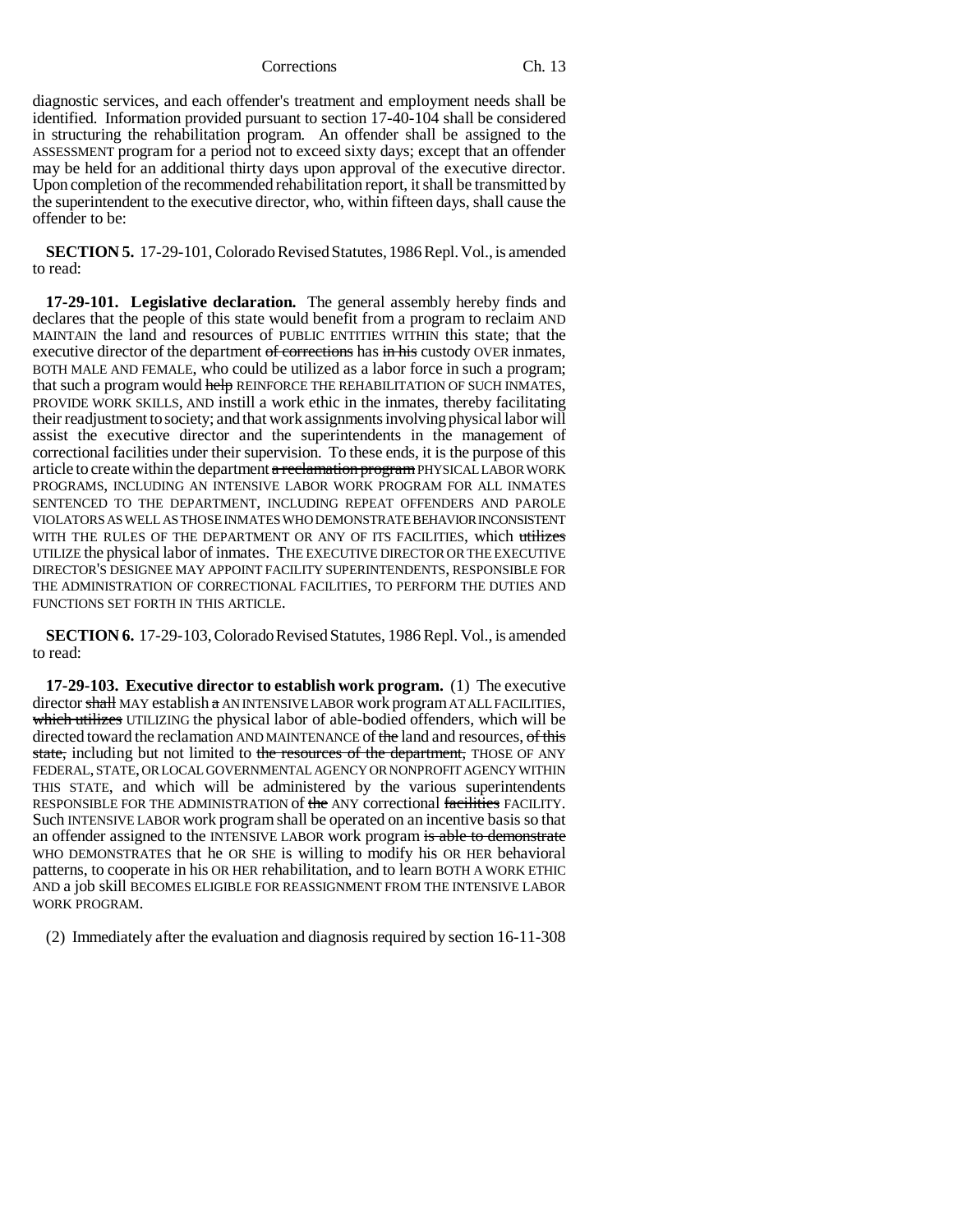### Ch. 13 Corrections

(2), C.R.S., AND INITIAL PLACEMENT AT A CORRECTIONAL FACILITY, each EVERY able-bodied offender shall wherever practicable, MAY, BY DEPARTMENTAL CLASSIFICATION ACTION, be assigned to and shall participate in  $\pi$  THE INTENSIVE LABOR work program FOR A PERIOD OF NOT LESS THAN THIRTY DAYS; EXCEPT THAT THE EXECUTIVE DIRECTOR OR THE SUPERINTENDENTS RESPONSIBLE FOR THE ADMINISTRATION OF CORRECTIONAL FACILITIES MAY WAIVE OR DELAY AN OFFENDER'S INITIAL ASSIGNMENT TO THE INTENSIVE LABOR WORK PROGRAM FOR THE GOOD OF THE DEPARTMENT. OFFENDERS ASSIGNED TO THE INTENSIVE LABOR WORK PROGRAM WILL BE COMPENSATED AT A RATE SET IN ACCORDANCE WITH THE REGULATIONS OF THE DEPARTMENT CONCERNING OFFENDER PAY, INCLUDING BUT NOT LIMITED TO PROVISIONS CONCERNING DEDUCTIONS AND REIMBURSEMENT FOR CARE CLAIMS. **If** the executive director, in his discretion and upon the advice of the superintendent, determines that the offender is eligible to leave the work program, he shall assign the offender to the division of correctional industries, the director of which shall make subsequent assignments to such educational or vocational programs as are consistent with the diagnosis and evaluation conducted pursuant to article 40 of this title.

(3) The executive director is specifically authorized to assign such other able-bodied offenders whose behavior is inconsistent with the rules established by the executive director OR THE EXECUTIVE DIRECTOR'S DESIGNEE to the INTENSIVE LABOR work program for such periods of time as may best serve the offenders and assist the executive director in the management of correctional facilities under his THE supervision OF THE EXECUTIVE DIRECTOR. ELIGIBILITY FOR REASSIGNMENT FROM THE INTENSIVE LABOR WORK PROGRAM TO SUCH EDUCATIONAL OR VOCATIONAL WORK PROGRAMS AS ARE CONSISTENT WITH THE DIAGNOSIS AND EVALUATION CONDUCTED PURSUANT TO ARTICLE 40 OF THIS TITLE WILL BE DETERMINED BY DEPARTMENTAL CLASSIFICATION ACTION AFTER REVIEWING THE OFFENDER'S WILLINGNESS TO MODIFY BEHAVIORAL PATTERNS, TO COMMIT TO COOPERATING IN REHABILITATION, AND TO LEARN BOTH A WORK ETHIC AND A JOB SKILL. OFFENDERS ASSIGNED TO THE INTENSIVE LABOR WORK PROGRAM PURSUANT TO THIS SECTION WILL ALSO BE COMPENSATED AT A RATE SET IN ACCORDANCE WITH THE REGULATIONS CONCERNING OFFENDER PAY PROMULGATED BY THE DEPARTMENT.

(4) The executive director shall establish rules to implement this article.

**SECTION 7.** 17-1-109 (2), Colorado Revised Statutes, 1986 Repl. Vol., as amended, is amended to read:

**17-1-109. Duties and functions of the superintendent.** (2) (a) The superintendent of each correctional facility should, wherever possible, take such measures as are reasonably necessary to restrict the confinement of any person with known past or current affiliations or associations with any gang, SECURITY THREAT GROUP, as defined in paragraph (b) of this subsection (2), so as to prevent contact with other inmates at such facility. The superintendent should, wherever possible, also take such measures as are reasonably necessary to prevent recruitment of new gang SECURITY THREAT GROUP members from among the general inmate population.

(b) For the purposes of this subsection (2), unless the context otherwise requires, "gang" "SECURITY THREAT GROUP" means a group of three or more individuals with a common interest, bond, or activity characterized by criminal or delinquent conduct engaged in either collectively or individually.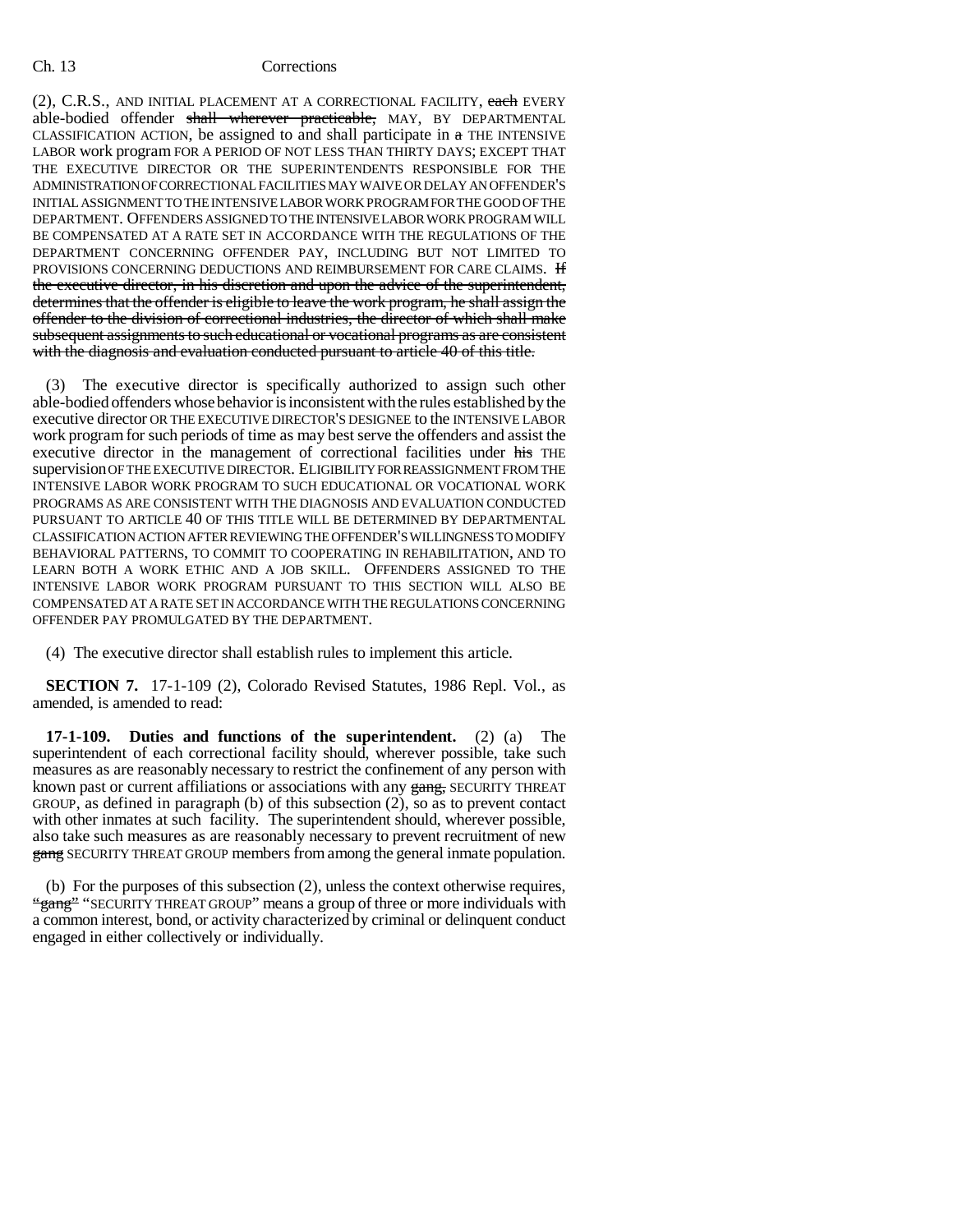**SECTION 8.** 17-27-105 (2) (b), Colorado Revised Statutes, 1986 Repl. Vol., as amended, is amended to read:

**17-27-105. Authority to place offenders in community corrections programs.** (2) (b) The executive director of the department of corrections shall refer for placement in a community corrections program any offender who is not serving a sentence imposed pursuant to FOR AN OFFENSE REFERRED TO IN section 16-11-309, C.R.S., and who has displayed acceptable institutional behavior, sixteen months prior to such offender's parole eligibility date, unless such offender has an active felony warrant or detainer or has refused community placement. The executive director shall refer any other offender who has displayed acceptable institutional behavior to a community corrections program one hundred eighty days prior to such offender's parole eligibility date, unless such offender has an active felony warrant or detainer or has refused community placement.

**SECTION 9.** Part 2 of article 2 of title 17, Colorado Revised Statutes, 1986 Repl. Vol., as amended, is amended BY THE ADDITION OF A NEW SECTION to read:

**17-2-201.5. Study of parole system.** (1) THE LEGISLATIVE COUNCIL SHALL CONDUCT A STUDY OF THE PAROLE SYSTEM OF THE STATE OF COLORADO. SAID STUDY SHALL:

(a) EXAMINE THE STRUCTURE AND COMPOSITION OF THE BOARD, AND THE PROJECTED INCREASE IN THE WORKLOAD AND THE SIZE OF THE BOARD;

(b) EVALUATE THE ROLE AND THE IMPACT OF PAROLE SUPERVISION ON THE PROJECTED INCREASED WORKLOAD OF THE BOARD; AND

(c) EXAMINE THE OPERATIONS OF THE BOARD AND EXPLORE ALTERNATIVE MODES OF OPERATION.

(2) BASED UPON THE FINDINGS OF THE PORTION OF THE STUDY PERFORMED PURSUANT TO SUBSECTION (1) OF THIS SECTION, THE LEGISLATIVE COUNCIL STAFF SHALL INCLUDE IN THE STUDY:

(a) RECOMMENDATIONS CONCERNING HOW THE PROJECTED GROWTH OF THE BOARD CAN BE LIMITED;

(b) RECOMMENDATIONS REGARDING THE FUTURE OF MANDATORY PAROLE, AND WHETHER AND HOW THE CURRENT SYSTEM CAN BE IMPROVED TO INCREASE PUBLIC SAFETY AND LOWER COSTS; AND

(c) RECOMMENDATIONS CONCERNING ALTERNATIVE METHODS OF CONDUCTING PAROLE HEARINGS AND PAROLE REVIEWS TO SAVE FUTURE MANPOWER AND OPERATING EXPENSES.

(3) THE LEGISLATIVE COUNCIL SHALL CONDUCT THE STUDY WITHIN EXISTING APPROPRIATIONS. A FINAL REPORT OF THE FINDINGS AND RESULTS OF THE STUDY SHALL BE PRESENTED TO THE LEGISLATIVE COUNCIL, AND TO ANY OTHER COMMITTEE DESIGNATED BY THE COUNCIL, NO LATER THAN AUGUST 1, 1998.